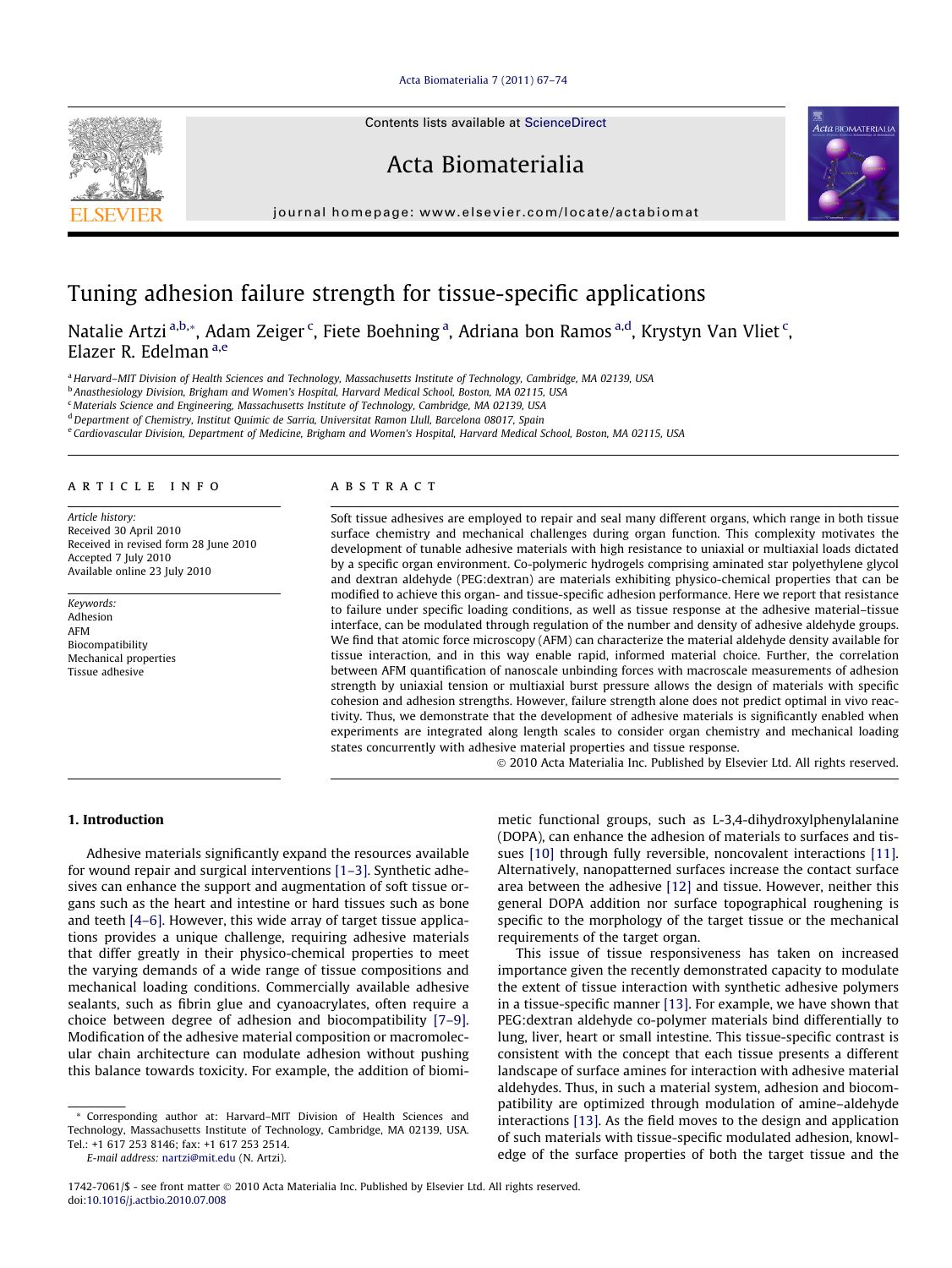<span id="page-1-0"></span>adhesive becomes paramount. Further, the loading state of the adhesive in the tissue or organ of interest must be considered, to distinguish between potential adhesive and cohesive failure modes of the tissue–adhesive material seal.

The PEG:dextran family of materials provides a model system for examining chemically directed adhesion [\[13,14\].](#page-7-0) There exist at least six different parameters that can be varied to create materials with the full spectrum of adhesion, including: solid content and molecular weight of the two components; degree of aldehyde oxidation; number of arms in the stellate PEG [\[15\]](#page-7-0). A cross-linked network of PEG:dextran is formed via binding between aldehydes and amines. Those aldehydes that are still free remain reactive, such that adhesive bonds can form between this network and opposing amines of adjacent tissues. However, an excess of aldehydes can give rise to a toxic tissue response. Identification of design parameters that maximize adhesion while minimizing adverse tissue responses requires efficient materials characterization at complex interfaces.

In this study of PEG:dextran adhesives of variable compositions we demonstrate and correlate experimental approaches that can be used to quantify tissue–adhesive interactions relevant to the mechanical challenges of soft tissue adhesives in vivo. Atomic force microscopy (AFM)-mediated force spectroscopy can characterize the aldehyde density of such synthetic adhesive materials available for tissue interaction, and in this way enable rapid, informed material choice. Here, cantilevered AFM probes were functionalized with amines to mimic tissue surfaces and used to quantify interaction potential with a compositionally varied series of aldehydepresenting adhesive gels. Adhesion strength between these characterized gels and a tissue comprising the small intestine was measured ex vivo at the macro scale. The macro scale failure loads and pressures correlated with the unbinding force measured via AFM force spectroscopy when aldehyde group numbers were varied (compositions A–C), but did not correlate when aldehyde density was altered (compositions A vs. D). As anticipated, maximal adhesion strength ex vivo did not necessarily correlate with optimized in vivo function: those adhesive gels exhibiting excess aldehyde groups resulted in increased inflammation of the small intestine in vivo. Thus, the development of adhesive materials will advance most rapidly when experiments are integrated to consider the chemistry and mechanical loading state of the target organ concurrently with adhesive properties and tissue response.

# 2. Materials and methods

# 2.1. Synthesis and formation of PEG:dextran

Star PEG amine, dextran aldehydes and PEG:dextran networks were fabricated as described previously [\[13,15\].](#page-7-0) Briefly, eight arm 10 kDa star PEG polymer with amine terminal groups was dissolved in water to give 10–50 wt.% solutions. Linear dextran (10 kDa) was oxidized with sodium periodate to create dextran aldehyde (50% oxidation of glucose rings, 2 aldehyde groups per oxidized glucose ring), which was also prepared as an aqueous solution (8.75–23 wt.%). The two homogeneous polymer solutions were loaded into a dual chamber syringe equipped with a 12 step mixing tip. The PEG:dextran network formation occurred within seconds to minutes, following the controlled mixing of PEG amine and dextran aldehyde via a Schiff base reaction between the constituent reactive groups (aldehydes and amines).

# 2.2. Selection and designation of PEG:dextran variants

Solid content, molecular weight and reactive group content of both PEG amine and dextran aldehyde polymers can be altered to create variable cross-linked networks and material properties. As the ratio of aldehyde to amine-reactive group concentrations, designated CHO:NH2, is held constant the formulations under study are meaningfully differentiated by the total number of aldehydes. To evaluate the importance of aldehyde density on the resulting material performance, dextran oxidation level (hereafter, termed percent oxidation) was altered while keeping the total number of aldehydes constant (see Table 1).

# 2.3. Atomic force microscopy (AFM) spectroscopy of adhesive unbinding forces

AFM-enabled force spectroscopy was conducted to compare the unbinding force between PEG:dextran aldehyde-presenting materials and opposing amine-presenting surfaces. Silicon cantilevers terminating in colloidal silica spheres of nominal radius  $R = 1 \mu m$ (Nanosensors, Neuchatel, Switzerland) were cleaned by ozone treatment. Probes were then functionalized with amine groups by chemical vapor deposition using evaporation of 3-(aminoproyl)triethoxysilane (APTES) and N,N-diisopropylethylamine within a dessicator for 2 h.

Calibration of inverse optical lever sensitivity in terms of the photodiode voltage (nm  $V^{-1}$ ) and cantilever spring constant k (nominally  $0.1 \text{ N m}^{-1}$ ) were conducted as previously described [\[16\]](#page-7-0). Samples were immersed and fully hydrated in phosphatebuffered saline (PBS) upon polymerization. The acquired probe deflection–piezoactuator displacement responses during approach and retraction from the adhesive material surfaces were converted offline (Scanning Probe Imaging Processor, Image Metrology, Hørsholm, Denmark) to force–distance responses. Maximum loads and contact areas were 5 nN and 2.4  $\mu$ m<sup>2</sup>, respectively, in order to sample multi-molecular rather than single molecule interactions. Contact areas were calculated from the measured depth of indentation and the manufacturer measured radius of the AFM spherical probes (1  $\mu$ m). The unbinding force ( $F_R$ ) is defined herein as the force required to separate the amine-functionalized probe from the surface of the adhesive, and serves as an indicator of the number of free aldehyde groups [\[17,18\]](#page-7-0) available for binding. The approach and separation velocities for all samples and replicate measurements was 6  $\mu$ m s<sup>-1</sup>, resulting in unloading rates that did not differ significantly among samples (ANOVA, P < 0.05). At least 30 replicate measurements were acquired per hydrated adhesive sample.

## Table 1

Compositional description of the PEG:dextran compositions examined.

| Composition                                    |   | Dextran aldehyde          |                  |                      | PEG amine     |                           |                         | PEG:dextran                                    |
|------------------------------------------------|---|---------------------------|------------------|----------------------|---------------|---------------------------|-------------------------|------------------------------------------------|
|                                                |   | Molecular weight<br>(kDa) | Oxidation<br>(%) | Solid content<br>(%) | Arm<br>number | Molecular weight<br>(kDa) | Solid content<br>$(\%)$ | Reactive group ratio<br>(CHO:NH <sub>2</sub> ) |
| D <sub>10</sub> -50-8.75 P <sub>8</sub> -10-25 |   | 10                        | 50               | 8.75                 | 8             | 10                        | 25                      |                                                |
| D <sub>10</sub> -50-14 P <sub>8</sub> -10-40   | B | 10                        | 50               | 14                   | 8             | 10                        | 40                      |                                                |
| D <sub>10</sub> -50-18 P <sub>8</sub> -10-50   |   | 10                        | 50               | 18                   | 8             | 10                        | 50                      |                                                |
| D <sub>10</sub> -20-23 P <sub>8</sub> -10-25   |   | 10                        | 20               | 23                   | 8             | 10                        | 25                      |                                                |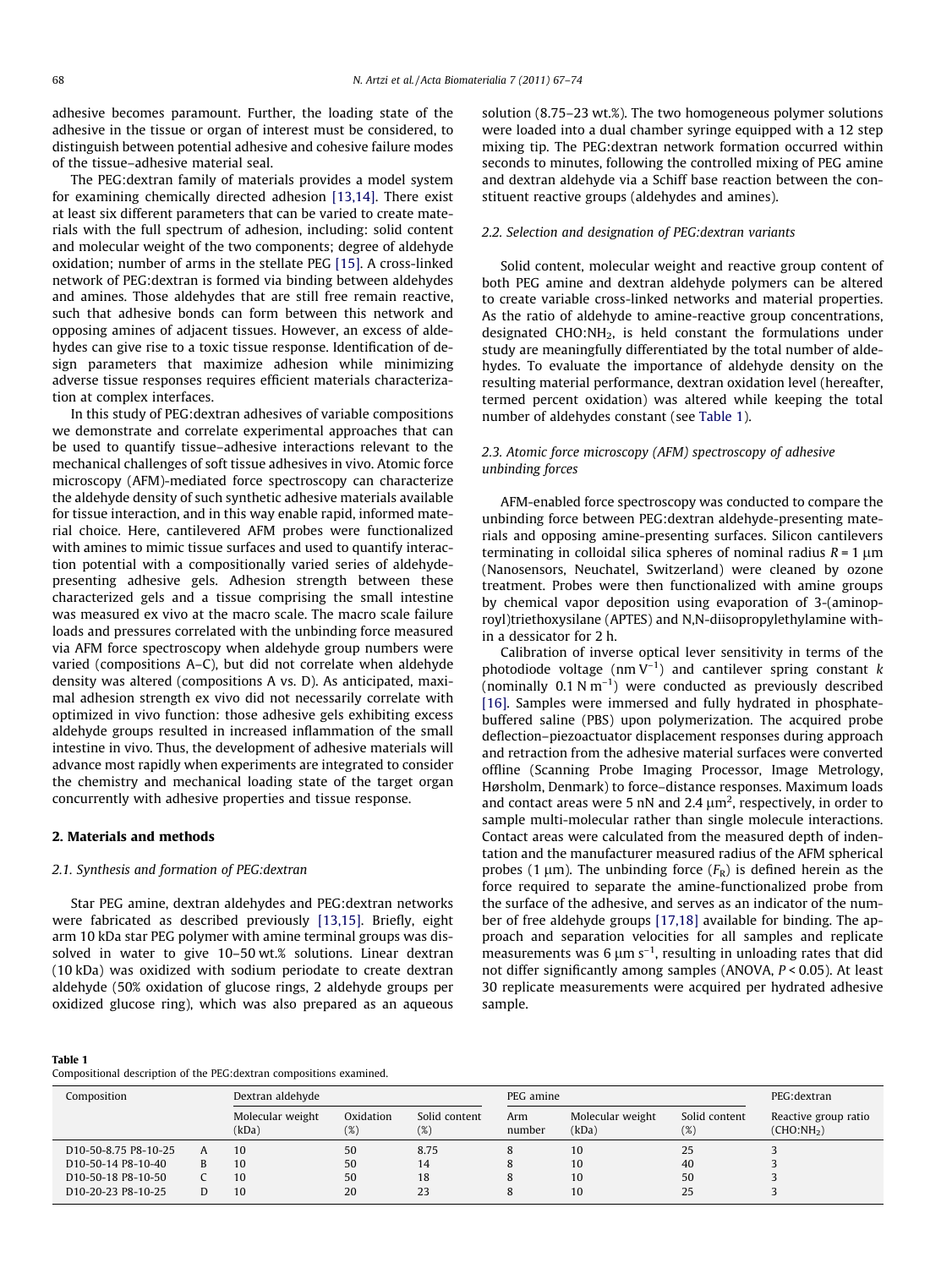## 2.4. Macroscale interfacial adhesion strength and burst pressure measurements

Adult Sprague–Dawley rats (250–300 g, Charles River Laboratories, Shrewsbury, MA) were sacrificed by carbon dioxide asphyxiation under the university IACUC protocol and federal guidelines for animal care. Following sacrifice the duodenum (i.e. the first section of the small intestine) was excised and immersed in 10 ml of PBS (150 mM NaCl) at room temperature for macro scale characterization of adhesion strength and burst pressure. Selection of this animal model enabled the carrying out of the number of in vitro macro scale experiments required to establish the statistical significance of potential differences in tissue adhesion performance among the PEG:dextran materials.

To quantify the macro scale adhesion strength of explanted tissue each PEG:dextran adhesive gel was applied between two uniformly sized rat duodenal biopsies (8 mm diameter). After allowing polymerization at the tissue interfaces (5 min), monotonic uniaxial tensile testing (Biodynamic Test Instrument, Bose®, Minnetonka, MN) was employed at a constant rate  $(0.05 \text{ mm s}^{-1})$ and the load response was continuously recorded (200 measurements  $s^{-1}$ ) to the point of macroscopic failure.

To quantify adhesive gel performance under mechanical loading related to small intestine function in vivo, longitudinal duodenal segments were cut and inserted into a mechanical testing apparatus configured for luminal perfusion (Bose® Biodynamic Test Instrument). The basis of this macroscopic test is the application of internal pressure to hollow organs or tissue sections, identifying failure in terms of the fluid pressure at which catastrophic mechanical failure occurs (i.e. burst pressure). A wound was introduced by puncturing the intestinal wall with an 18 gauge needle. Wounds were then repaired with a 200  $\mu$ l application of PEG:dextran adhesive. After 5 min curing time, pulsatile loads were applied through perfusion with PBS. The burst pressure of repaired intestinal wounds was measured through a gradual increase in lumen pressure. A slow development of pressure was achieved through restriction of flow distal to the sample lumen and monitored at the inlet of the intestine. The burst pressure was easily detected, as failure of the repair site resulted in immediate loss of pressure and visible PBS leakage. The maximum luminal pressure prior to interface failure was recorded as the wound burst pressure.

## 2.5. Adhesive interface morphology

To investigate the morphology of the interface between the adhesives and the duodenal tissue the surface of biopsied longitudinal rat duodenal tissues was covered with fluorescently labeled PEG:dextran (fluorescein-conjugated PEG:dextran) and the material was allowed to cure for 10 min. Tissue samples were then cryosectioned  $(20 \mu m$  sections) and cell nuclei stained with DAPI (Vector Laboratories).

The morphology of the tissue–material interface was quantified as intensity of fluorescein at the interface using image analysis (MetaMorph®, Leica Microsystems).

## 2.6. In vivo biocompatibility

To investigate the effect of aldehyde content on tissue–material interaction and biocompatibility two material formulations containing 8.75 or 14 wt.% dextran aldehyde (D10-50-8.75 P8-10-25 or D10-50-14 P8-10-40) were applied to wounded small intestinal tissues of New Zealand rabbits and tissue response/repair was evaluated. This animal model has been demonstrated to be highly sensitive to tissue–material interactions of the duodenum, representing a more significant in vivo challenge than rat duodenum characterized in vitro. All experimental protocols were approved by the MIT Animal Care and Use Committee and were in compliance with NIH guidelines for animal use. Longitudinal cuts of 1 cm length were generated and 5-0 PDS II sutures were applied to close the wound. PEG:dextran sealants were applied on top of the sutures and allowed to cure for 5 min. Small intestinal tissues were harvested after 15 days, sectioned using a cryotome to produce 20 µm thick sections. Hematoxylin and eosin staining were performed using standard methods. Histopathological scoring via light microscopy was used to determine degree of inflammation, necrosis, hemorrhage, re-epithelialization, fibrosis and/or reactive fibrovascular proliferation, which reflect the extent of the host response/repair process to treatment with the bioadhesive. Scores of 0–3 were assigned to samples to indicate no, mild and notable or marked features present at the interface, respectively.

## 2.7. Statistical analysis

All macro scale data are presented as means ± standard deviation among samples, except for AFM measurements, which are presented as means ± standard error among replicate measurements on a single sample. Statistical analyses were performed using one-way ANOVA with Tukey analysis post tests. A P value <0.05 is considered statistically significant.

# 3. Results

Four PEG:dextran adhesive formulations were studied ([Table 1\)](#page-1-0). Compositions A–C consider variations in the relative number of free aldehyde groups. Compositions A and D provide a comparison of aldehyde group density (i.e. number of aldehyde groups per chain, via the extent of dextran oxidation), while attempting to maintain the overall number of free aldehyde groups per unit volume constant. Below we outline results characterizing the material, the in vitro tissue adhesion strength and failure and the in vivo biocompatibility as a function of these compositional variables.

## 3.1. AFM force spectroscopic analysis of unbinding force

We employed AFM-enabled force spectroscopy to compare unbinding forces among PEG:dextran material formulations, as a molecular scale screening tool for adhesion of these polymer adhesives to the amine-rich surfaces of tissues in vivo. AFM cantilevered probes functionalized with amine groups [\(Fig. 1A](#page-3-0)) were used to determine the unbinding force  $F_R$  between the tissue and PEG:dextran adhesive formulations. The micrometer scale probe amines interact exclusively with free aldehydes at the polymeric gel surfaces, and the unbinding force required to separate the aminefunctionalized probe is therefore a measure of aldehyde binding potential. Note that this is not intended to be a single molecule level analysis of molecular unbinding, but rather provides a more controlled interface than tissues to explore the strength of multiple interactions on the micrometer scale. Variation in the relative number of free aldehyde groups (compositions A–C) significantly affected  $F_R$  (ranging from  $0.31 \pm 0.09$  to  $1.00 \pm 0.25$  nN, ANOVA P < 0.001), demonstrating the direct modulation of aldehyde-mediated adhesion efficiency via polymer design ([Fig. 1](#page-3-0)B).

The effect of aldehyde group density imparted by changing the level of dextran aldehyde oxidation from 20% to 50% (compositions A and D) was less intuitive. Here, composition D presented a lower aldehyde density per chain, but the total number of aldehyde groups per unit volume was similar between these samples ([Fig. 1B](#page-3-0)). In fact, the unbinding force required to rupture adhesion between the probe and these two adhesives was statistically distinguishable  $(P < 0.05)$ . Given that these experiments proceeded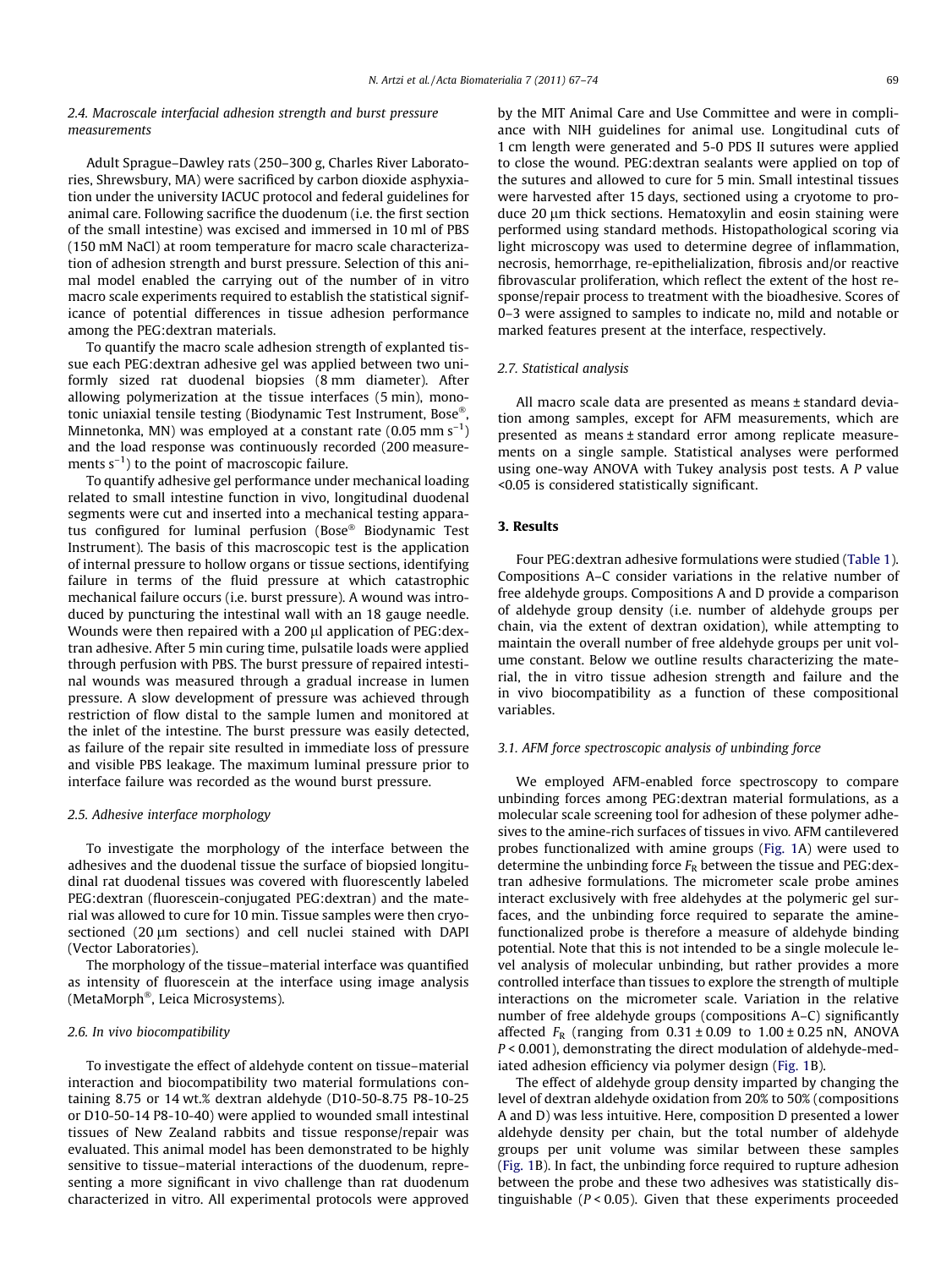<span id="page-3-0"></span>

Fig. 1. (A) Schematic of AFM cantilevered probes functionalized with amine groups used to measure the rupture force between free amines and adhesive formulations, (B) rupture force for variation in the relative number of free aldehyde groups (compositions A–C, D10-50-8.75, D10-50-14 and D10-50-18 with P8-10-25) or aldehyde group density (composition D, D10-20-23 P8-10-25) and (C) degradation kinetics of the different adhesive formulations listed above. Values reported as averages ± standard error.

with the adhesives fully immersed and hydrated over the hour time scales required for data acquisition, we considered that polymer degradation proceeded differently for each sample and, therefore, the number of polymeric chains that interacted with available amine groups differed. To confirm this hypothesis, the degradation kinetics of the different adhesive formulations was assessed (Fig. 1C). 20% oxidation (composition D) resulted in a significantly accelerated degradation rate compared with 50% oxidation (composition A). This finding is consistent with the hypothesis that composition D, having a lower aldehyde group density per chain, formed a network less efficiently and, in turn, that less densely cross-linked networks were degraded more quickly upon immersion in aqueous solutions. In contrast, there was no statistically significant difference in degradation kinetics among samples A, B and C. Thus, these data illustrate both a limitation of AFM-based screening of the loss of adhesive forces and an advantage, in that such rapid degradation and loss of adhesion capacity makes clear that such a composition is ill-suited to most in vivo adhesive sealant applications.

#### 3.2. Macroscale failure load under normal loading

A facile and most commonly reported method of comparing tissue adhesives is uniaxial tensile loading of macroscale tissue– adhesive–tissue constructs, in which load is applied normal to the adhesive interface [\[19,20\]](#page-7-0). Interfacial strength of the tissue– adhesive specimens (Fig. 2A and B) was assessed by applying a constant displacement rate (0.05 mm  $s^{-1}$ ) normal to the tissue– adhesive–tissue interface (see Section [2\)](#page-1-0). As the interfacial area is difficult to quantify, failure was quantified as the maximum applied tensile load (rather than applied stress). Here we observed that rupture of the tissue–adhesive–tissue structure occurred within the bulk of the adhesive for all tests, rather than at the tissue–adhesive interfaces. This finding demonstrates that these adhesives exhibited cohesive failure under this tensile mechanical loading mode. Although adhesive failure is the weakest link under this loading mode, the overall failure of the tissue–material–tissue construct is determined by both the material cohesive force and the adhesion strength at the tissue–material interface. If the adhesive unbinding force is higher as a function of solid content, the tissue–material–tissue construct failure load would be expected to show a similar trend even when the observed failure itself was cohesive. Hence, failure load for each composition (Fig. 2C) was compared with the molecular scale unbinding force (Fig. 1B). Indeed, a strong linear correlation ( $R^2$  = 0.973) was observed. Thus, a concordance exists between molecular scale  $F_R$  and macro scale failure load of the adhesive materials cured on excised rat small intestinal tissue.

However, we note that for the most anticipated application of adhesives for small intestine repair the adhesive will be applied to an open wound on the tissue serosal layer and cured in vivo. The relevant loading state for such an application is better approximated by a measure of the burst pressure of the perfused organ. Next, we assessed interfacial strength through this macro scale method.

# 3.3. Burst pressure under internal loading

Excised intestinal tissues comprising a hollow lumen were wounded and repaired with each adhesive polymer composition (see Section [2](#page-1-0)). Following repair of a circular puncture wound, pulsatile loads were applied to the samples in a mechanical testing apparatus configured for luminal perfusion [\(Fig. 3A](#page-4-0) and B). Maximum luminal pressure prior to failure of the repair was recorded



Fig. 2. (A) Image and (B) schematic of tissue–material–tissue interface in uniaxial tensile loading and (C) adhesion strength of compositions A–D applied to the rat small intestine. Values reported as averages ± standard deviation.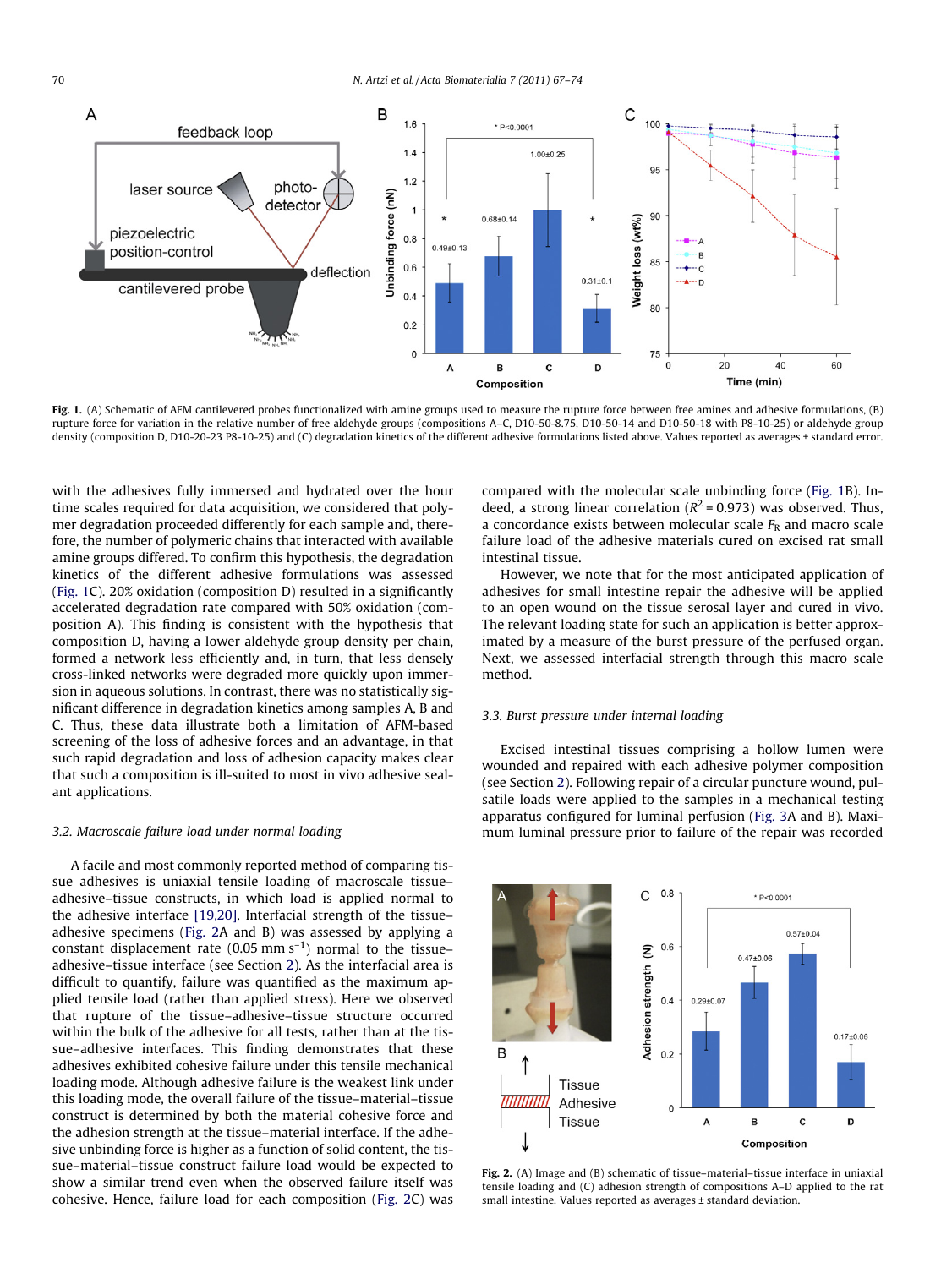<span id="page-4-0"></span>

Fig. 3. (A) Image and (B) schematic of the burst pressure experiment. Stresses within and at the interface are multiaxial, including interfacial shear, as well as radial, longitudinal and hoop stresses  $\sigma_r$ ,  $\sigma_l$  and  $\sigma_h$ . (C) Burst pressure of compositions A–D applied to the rat small intestine. Values reported as averages ± standard deviation.

as the burst pressure, indicating the adhesion strength under complex triaxial loading (Fig. 3C). Under these loading conditions a correlation between this burst pressure and macroscopic failure load was found for compositions A, B and C. However, the PEG:dextran adhesive formulation with 20% oxidation (composition D,  $10.4 \pm 0.53$  kPa) demonstrated a significantly higher burst pressure compared with 50% oxidation (composition A,  $8.7 \pm 0.8$  kPa,  $P = 0.032$ ). Adhesive failure under triaxial loading was at the tissue–material interface. For reference, the maximal physiological pressures in the duodenum are typically 4 kPa [\[21\]](#page-7-0), indicating that all compositions failed at super-physiological perfusion pressures.

In contrast to the cohesive failure modes observed under uniaxial tensile loading, adhesive failure was observed under burst pressure triaxial loading. In other words, failure of the seal always occurred directly at the tissue–material interface, as confirmed by the use of fluorescently labeled PEG in these PEG:dextran adhesives [\[13\]](#page-7-0).

# 3.4. Ex vivo adhesive interface morphology

To elucidate the difference between compositions A and D, samples with the same total number of aldehyde groups that differed in oxidation level and thus aldehyde density per chain we examined the morphology of the interfacial region between these adhesives cured on excised rat small intestinal tissues (Fig. 4). Quantitative fluorescence microscopy indicated significant differences in the adhesive regimes. Three distinct domains were observed: the bulk adhesive, the tissue and the interface between them. Clear differences were observed in terms of (1) the width of this interface, (2) the size and number of pores, indicative of the extent of reaction with tissue amines and (3) the existence of a visible gap between the fluorescently labeled adhesive material and the tissue itself. Composition A exhibited a wider interfacial region, as well as a higher pore area  $(W = 100.5 \pm 9.9 \mu m$  and  $\Phi$  = 476.7 ± 100.9  $\mu$ m<sup>2</sup>) ) compared with composition D (*W* = 56.9 ± 7.0 µm and  $\Phi$  = 150.6 ± 15.2 µm<sup>2</sup>). There was also a visible gap in fluorescence intensity along all tissue interfaces. In contrast, composition D exhibited smaller and fewer pores within a narrower interfacial region, and no visible gap along a smoother interfacial line intersecting the tissue. This interface morphology demonstrates improved interfacial adhesion and integration of the material. Quantification of fluorescence intensity at the interfacial regime corroborated this increased integration of fluorescently labeled adhesive at the interface (relative intensities of  $14.1 \pm 1.2$ ) and  $19.3 \pm 2.3$  for compositions A and D, respectively). However, given the rapid degradation of composition D upon extended immersion ([Fig. 2B](#page-3-0)), composition D is a suboptimal adhesive for the in vivo application of small intestine sealing. For final optimization of adhesive materials in vivo adhesion strength must be balanced against a minimal inflammatory response. Next, we consider this issue for the two materials in this array that exhibited differential adhesion strengths.

## 3.5. In vivo tissue interface pathology

The number of available aldehyde groups affects tissue biocompatibility, and can adversely offset the potential for strong tissue adhesion [\[13\].](#page-7-0) Here we evaluated the tissue response to compositions A and B, adhesives showing significantly different resistances to uniaxial and multiaxial loading, without introducing the high toxicity imparted by the significantly high solid content of composition C. The response to sutures alone was used as a control, and



Fig. 4. Morphology of the interfacial region between the two material formulations and excised rat small intestinal tissues using quantitative fluorescence microscopy. (A) Composition A with 50% oxidation, D10-50-8.75 P8-10-25 (relative intensity 19.3 ± 2.3); (B) composition D with 20% oxidation, D10-20-23 P8-10-25 (relative intensity 14.1 ± 1.2). Three distinct regions are shown: T, tissue; I, interfacial region between the tissue and the adhesive material; B, bulk adhesive material.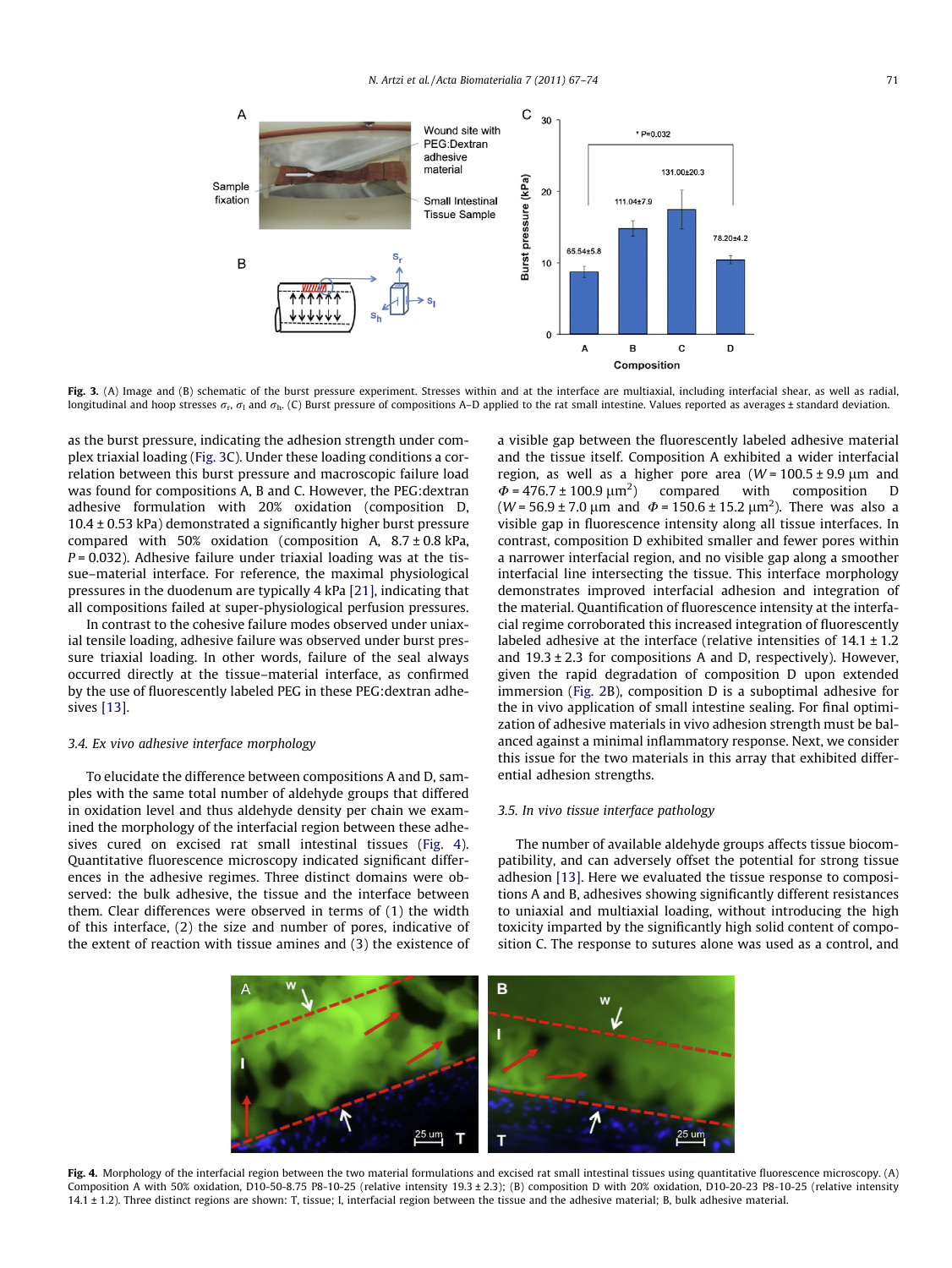

Fig. 5. Hematoxylin and eosin staining of rabbit small intestinal tissue after 15 days of adhesive application with (A) composition A, D10-50-8.75 P8-10-25 and (B) composition B, D10-50-14 P8-10-25. Scale bar is 1 mm. (C) Magnification of the dashed area seen in (B). Scale bar 200 µm.

scorings of the immunohistological sections were compared (see Section [2\)](#page-1-0).

The overall inflammatory response did not extend beyond the area of healing, nor did it involve heterophilic infiltrates with necrosis. Composition A (8.75 wt.% dextran aldehyde) imparted a negligible tissue response (score 0), similar to that of sutures alone (Fig. 5A). In contrast, composition B (14 wt.% dextran aldehyde) induced a higher inflammatory score (score 2), including granoulomatous inflammation with lower re-epithelialization (Fig. 5B) and inflammatory infiltrates, including histocytes and macrophages (Fig. 5C). These results reiterate the need to optimize adhesive materials in the context of both improved mechanical performance and tolerable in vivo response.

# 4. Discussion

It is increasingly appreciated that each tissue and application environment presents unique targets and demands on biomaterials and thus the principles and approaches to tissue-specific and application-specific materials design are of growing interest. For example, the pH, surface texture, tissue composition and structure of the liver, lung, gastrointestinal tract and heart tissues are all significantly different. It is, therefore, plausible that similar materials will interact differently with each of these tissue types, as we have observed previously for PEG:dextran cross-linked hydrogels [\[13\].](#page-7-0) The present study demonstrates the ability to quantify the adhesion of a material to a target tissue by assaying the reaction sites on the tissue and material for a pair components, requiring only small sample volumes compatible with higher throughput methods.

## 4.1. Effects of PEG:dextran polymer design at the molecular scale

As material aldehydes react with tissue amines, one can determine the potential binding force an aldehyde-based material would exhibit based on the number of free aldehyde groups and available tissue amines. Here, AFM probes were functionalized with amine groups to represent the tissue surface functionality. The unbinding force of the PEG:dextran adhesives was used to establish the binding or interaction potential of these adhesives to tissues exhibiting a range of amine-reactive groups. As would be required of such a small scale materials optimization approach, the effects of adhesive composition observed by this molecular scale method were correlated with those determined from macroscopic mechanical challenges under uniaxial and multiaxial ex vivo loading of the adhesive–tissue interface (see Section [3.2](#page-3-0)).

## 4.2. Effect of material composition on failure resistance and modes

We found that increasing the solid content of PEG:dextran adhesive hydrogels was an efficient means to increase adhesion across all experimental length scales and loading challenges. Compositions A–C exhibited increased resistance to mechanical failure of the sealed interface, whether considering the nanoNewton scale unbinding force of AFM force spectroscopy ([Fig. 1](#page-3-0)), the Newton scale failure force of tissue–adhesive–tissue constructs under normal loading ([Fig. 2\)](#page-3-0) or the Pascal scale burst pressures of sealed puncture wounds under triaxial loading ([Fig. 3\)](#page-4-0). The degree of cross-linking depends in part on the solid volume fraction within such hydrogels, consistent with the strong correlation between the molecular scale unbinding force and the macro scale adhesive force under uniaxial loading of the interface for the series of compositions A–C [\(Fig. 2B](#page-3-0)).

We also varied the percentage dextran oxidation to alter the aldehyde density within polymers with an otherwise comparable number of aldehyde groups (compositions A and D). We found that the resistance to macroscopic adhesive failure depended not only on the number of aldehyde groups per polymer chain within the hydrogel (A vs. D), but also on the loading form. This can be understood by the differences in the extent of cross-linking between these formulations, on the one hand, and the extent of reaction between dextran aldehydes and tissue amines, on the other. While a higher degree of oxidation resulted in more reactive groups per chain, facilitating the interaction between aldehydes and amines and increasing the extent of cross-linking, at the expense of tissue–material bond formation [\(Fig. 4](#page-4-0)). It is plausible that aldehydes in composition A formed bonds with PEG amines more efficiently than with tissue amines and thus better resisted uniaxial failure where cohesive failure was observed. In contrast, aldehydes in composition D were distributed in a way that facilitated better reaction with tissue amines rather than PEG amines, thus resisting macroscopic failure under triaxial loading, where failure was seen at the tissue–material interface. However, as noted above, the higher degradation rate of the more loosely cross-linked network of adhesive composition D decreased the utility of this material in vivo. When the objective of adhesive material optimization is to understand the most efficient means to increase failure strength, multiple means of mechanical characterization provide this capacity. Here, by comparing the failure modes (adhesive vs. cohesive) and effects of composition (number vs. density of aldehyde groups) among three mechanical characterization approaches we inferred the extent to which dextran aldehydes react with PEG amines (within the adhesive material) vs. tissue amines (at the tissue–adhesive interface).

# 4.3. Further consideration of application-relevant measurements of ''adhesion strength"

The resistance to adhesive failure, if measured as the stress (or even load) required to disrupt the integrity of the material interface, is often loosely termed 'adhesion strength'. More accurately, this quantity is a loss of adhesion between two surfaces and can arise as a result of loss of the interfacial strength conferred by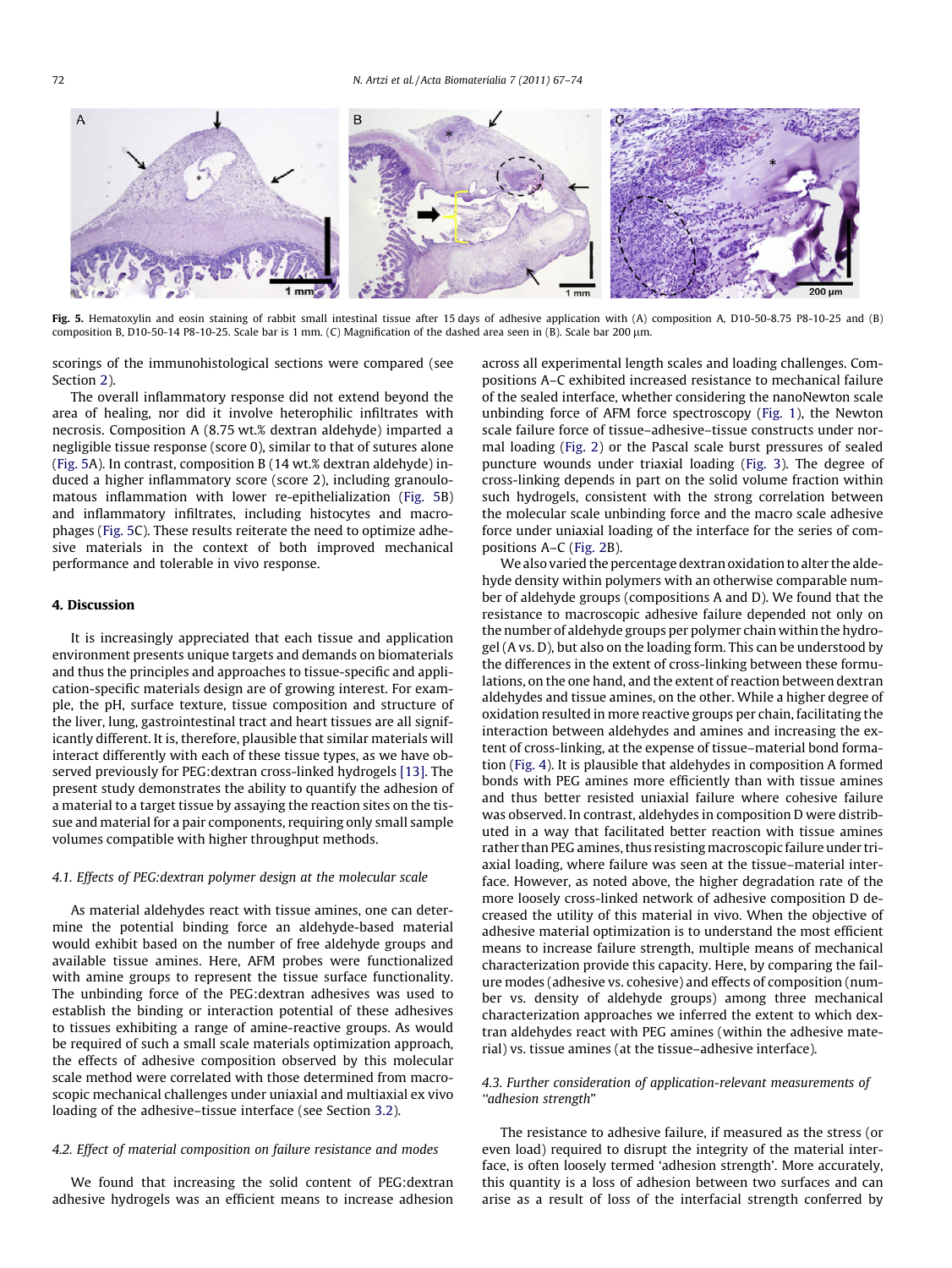<span id="page-6-0"></span>adhesion or intra-material interactions determined by cohesion. The adhesion strength of materials to biological tissues is commonly characterized by tensile or peel tests [\[22,23\]](#page-7-0). Measurement of the adhesion of specific chemical groups to specific surfaces is an emerging approach [\[24,25\]](#page-7-0) that can provide additional insight. Lee et al. reported the adhesion strength of single DOPA residues to a wet metal oxide surface via AFM force spectroscopy [\[11\]](#page-7-0), quantified by estimating the magnitude of bond dissociation energy. While previous measures of material–tissue interaction have focused on potential chemical interactions at the multi-molecular scale or the resistance to adhesive failure on the macro scale, we have now compared these two length scales and measures of adhesive material performance directly. Additionally, we have noted that the predictive capacity of macroscopic ex vivo experiments requires that this mechanical loading is designed within the context of in vivo application loading and state.

Although there are several distinct types of macro scale mechanical tests to quantify the resistance to adhesive failure between surfaces, the stress states exerted on the material and the interface during tensile tests, peel tests or burst pressure tests are different. As a result, even the trends in failure resistance with adhesive material composition can depend on mechanical loading. For example, Ono et al. demonstrated that inverse trends can result when materials are tested in tensile or burst mode [\[26\].](#page-7-0)

AFM-enabled force spectroscopy and macro scale tissue–adhesive–tissue rupture experiments approximated a uniaxial tensile stress state at the interface and, hence, these failure loads were well correlated [\(Fig. 1B](#page-3-0) vs. [2C](#page-3-0)). In contrast, the tissue samples in the burst pressure experiment were under a more complex, multiaxial stress state ([Fig. 3B](#page-4-0)). With this in mind, it is not surprising that composition D, despite displaying decreased cohesive strength compared with composition A ([Fig. 2C](#page-3-0)), presented a higher macroscopic burst pressure under the triaxial stress state most representative of perfused organs, such as the small intestine [\(Fig. 3](#page-4-0)C). Our experiments demonstrate that the distribution of aldehyde groups along the exposed chains plays a key role in adhesion to these tissues for the practical application of interest, sealing of open serosal wounds of the small intestine subjected to perfusion pressure. Thus, adhesive materials for in vivo use require that macro scale experiments should reflect the mechanical loading states anticipated for wound sealing applications in vivo.

## 4.4. Targeting adhesive polymers for specific tissues and applications

Our in vivo studies revealed increasing cytotoxicity of the PEG:dextran hydrogels with increasing solid content. Both the adhesion score and the inflammatory response were higher in composition B than in composition A. In fact, composition A showed a tissue response comparable with that of sutures alone, demonstrating that lowering the adhesive aldehyde content reduced the adverse biocompatibility of the sealant. Although molecular scale and macro scale measures of adhesion failure resistance can facilitate the design of new adhesive polymer families, biocompatibility remains an important component of adhesive material optimization. Even in these adhesives, comprising biocompatible constituents, higher adhesion and failure strength ex vivo could correlate with increasingly adverse tissue reactions in vivo. The requirements of materials rise as applications increase in complexity. Adhesive sealing of duodenal wounds, for example, requires a composition exhibiting a high burst pressure (to prevent leakage of gut content after internal surgery), a low degradation rate and a minimal inflammatory response. The family of PEG:dextrans under consideration demonstrate that: (1) an increased aldehyde content correlates with the adhesion strength for all modes of evaluation, but also an increased inflammatory response; (2) a lower aldehyde density correlates with an increased burst pressure failure and improved interfacial morphology of the serosal wound, but also increased degradation rates in vivo; (3) all adhesive materials considered exhibited super-physiological interfacial failure strengths under the anticipated in vivo mechanical loading challenge. Thus, for the specific application of interest in vivo, sealing of open serosal wounds of the small intestine, composition A, which comprises 10 kDa 8.75 wt.% dextran aldehyde with 50% oxidation (D10-50- 8.75 P8-10-25) provides an optimal balance of mechanical performance, seal stability over time and biological tolerance.

#### 5. Conclusions

Polymer materials designed as adhesives for biological applications require optimization of interfacial failure resistance, degradation rates and biocompatibility. When the interfacial chemical reactions between the adhesive and tissue target are well defined, such as in the case of PEG:dextran adhesives and soft tissue organs such as the duodenum, mechanical characterization of this adhesion potential can be quantified across length scales and mechanical conditions. AFM-enabled force spectroscopy offers the opportunity to define a specific binding potential for a given material and a given target tissue and is predictive of the macro scale resistance to adhesive failure modes of the adhesive sealants and tissues considered herein. Ultimately, the macroscopic characterization of failure should consider mechanical loading profiles relevant to the tissue/organ application of interest. Finally, while this resistance to failure of an adhesively sealed tissue interface is an important factor in the development of materials for biological sealants, in vivo experiments are still required to optimize the ''adhesion strength" in the context of sufficient biocompatibility.

#### Acknowledgements

Krystyn Van Vliet acknowledges a NSF Career Award and Adam Zeiger a NDSEG Fellowship and ERE National Institutes of Health grant (GM 49039).

#### Appendix A. Supplementary data

Supplementary data associated with this article can be found, in the online version, at [doi:10.1016/j.actbio.2010.07.008.](http://dx.doi.org/10.1016/j.actbio.2010.07.008)

# Appendix B. Figures with essential colour discrimination

Certain figures in this article, particularly Figures 1–5, are difficult to interpret in black and white. The full colour images can be found in the online version, at [doi:10.1016/j.actbio.2010.07.008](http://dx.doi.org/10.1016/j.actbio.2010.07.008).

## References

- [1] Hilgert LA, Lopes GC, Araujo E, Baratieri LN. Adhesive procedures in daily practice: essential aspects. Compend Contin Educ Dent 2008;29(4):208–15. quiz 16, 18.
- [2] Berdahl JP, Johnson CS, Proia AD, Grinstaff MW, Kim T. Comparison of sutures and dendritic polymer adhesives for corneal laceration repair in an in vivo chicken model. Arch Ophthalmol 2009;127(4):442–7.
- [3] Saunders MM, Baxter ZC, Abou-Elella A, Kunselman AR, Trussell JC. BioGlue and Dermabond save time, leak less, and are not mechanically inferior to twolayer and modified one-layer vasovasostomy. Fertil Steril 2009;91(2):560–5.
- [4] Martens TP, Godier AF, Parks JJ, Wan LQ, Koeckert MS, Eng GM, et al. Percutaneous cell delivery into the heart using hydrogels polymerizing in situ. Cell Transpl 2009;18(3):297–304.
- [5] Papatheofanis FJ, Ray RD. Experimental use of adhesives in the repair of transverse fractures of the rat and rabbit. Biomater Med Devices Artif Organs 1983;10(4):247–65.
- [6] Tireli E, Ugurlucan M. EComment: fibrin glue reinforced Teflon felt sandwich for the prevention of anastomotic leak in replacement of ascending aorta for acute aortic dissection. Interact Cardiovasc Thoracic Surg 2009;9(2):212–3.
- [7] Hall RC, Logan AJ, Wells AP. Comparison of fibrin glue with sutures for pterygium excision surgery with conjunctival autografts. Clin Exp Ophthalmol 2009;37(6):584–9.